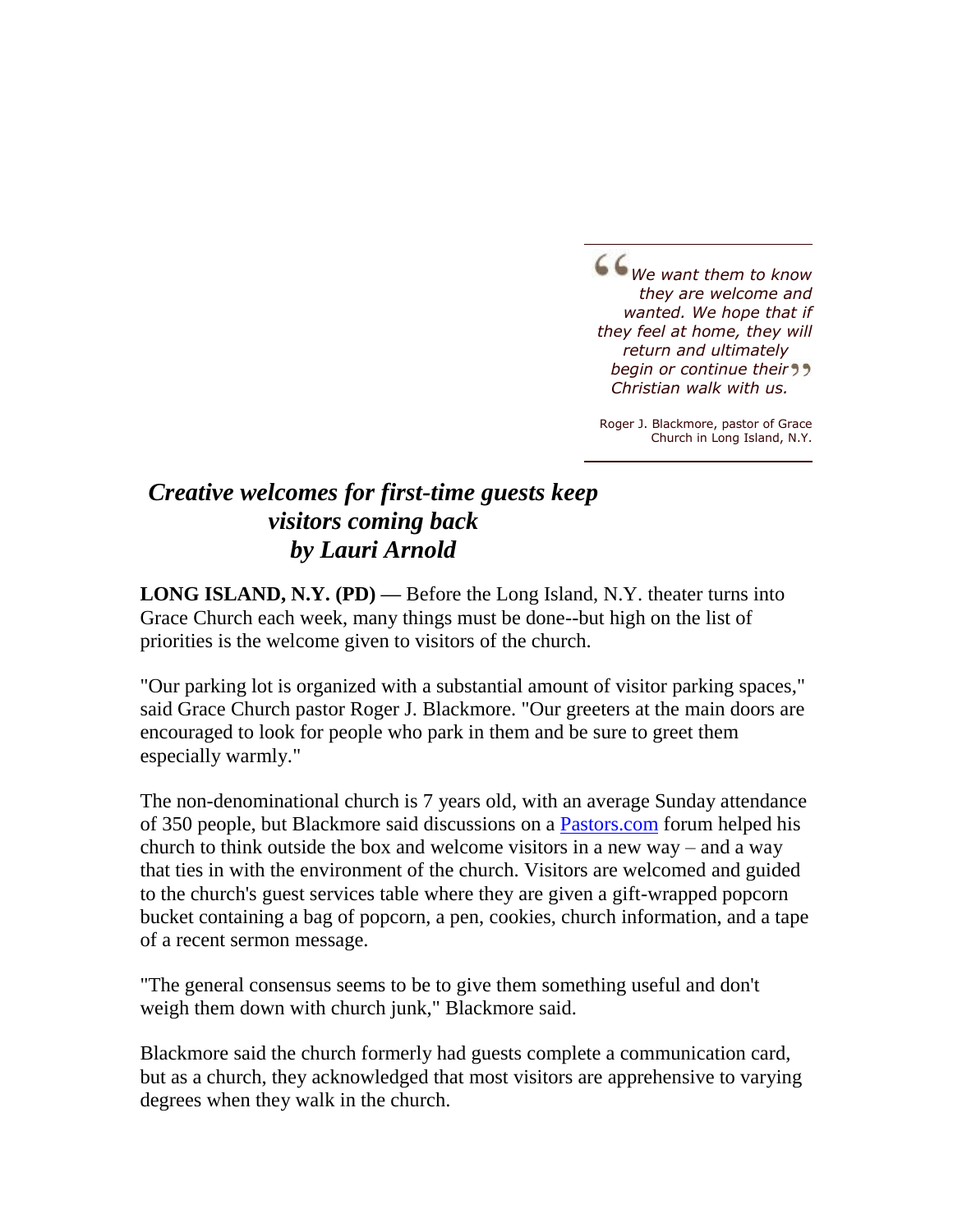"We want them to know they are welcome and wanted," he said. "We hope that if they feel at home, they will return and ultimately begin or continue their Christian walk with us."

Brian Stevens, the lead and founding pastor of The Journey at Rush Creek in Maple Grove, Minn., said his nearly 3-year-old church began by being intentional about welcoming visitors, but new ideas and a greater focus on visitors have made a difference at the church.

Visitors and members alike are weekly asked to fill out a registration card, which provides information such as their address, e-mail address, age, and whether they are a first-time guest, second-time guest, regular attendee, or member. Within the next 24 hours, those who provided an e-mail address are sent a welcome letter along with a link to a four-question survey about the church. The church also produces an e-mail letter of upcoming events, called an e-blast.

"If somebody is a guest on Sunday, they'll get an e-blast that afternoon or the next day," Stevens said.

## **Pastors.com forum thread on guest gifts**

Discuss what's appropriate and what's not appropriate for guest gifts on this Pastors.com forum thread. It's the same forum thread that helped Grace Church work through what they wanted to give to new guests. Click [here t](http://www.pastors.com/app/signin.asp?r=newloginFORUMS&url=/my/forums/)o sign in and then click [here](http://forums.pastors.com/forum/messageview.aspx?catid=12&threadid=24436&highlight_key=y&keyword1=guest+gifts) to join the discussion!

A welcome letter is also sent through the postal system within the next 24 hours, Stevens said, along with a \$5 gas gift card and a handwritten note from Stevens stating, "Your next journey to The Journey is on us."

A similar pattern is followed to welcome those who return for a second visit, but Stevens noted that the church tries hard to be intentional about assimilating visitors on their third visit by inviting them to be involved in the church in some way, such as through serving on the setup crew.

"Once they come three times, then we try to plug them in somewhere," he said, noting that this also helps more church members to be involved in welcoming visitors.

The church also has a welcome dessert fellowship every three months for everyone who is new to the church.